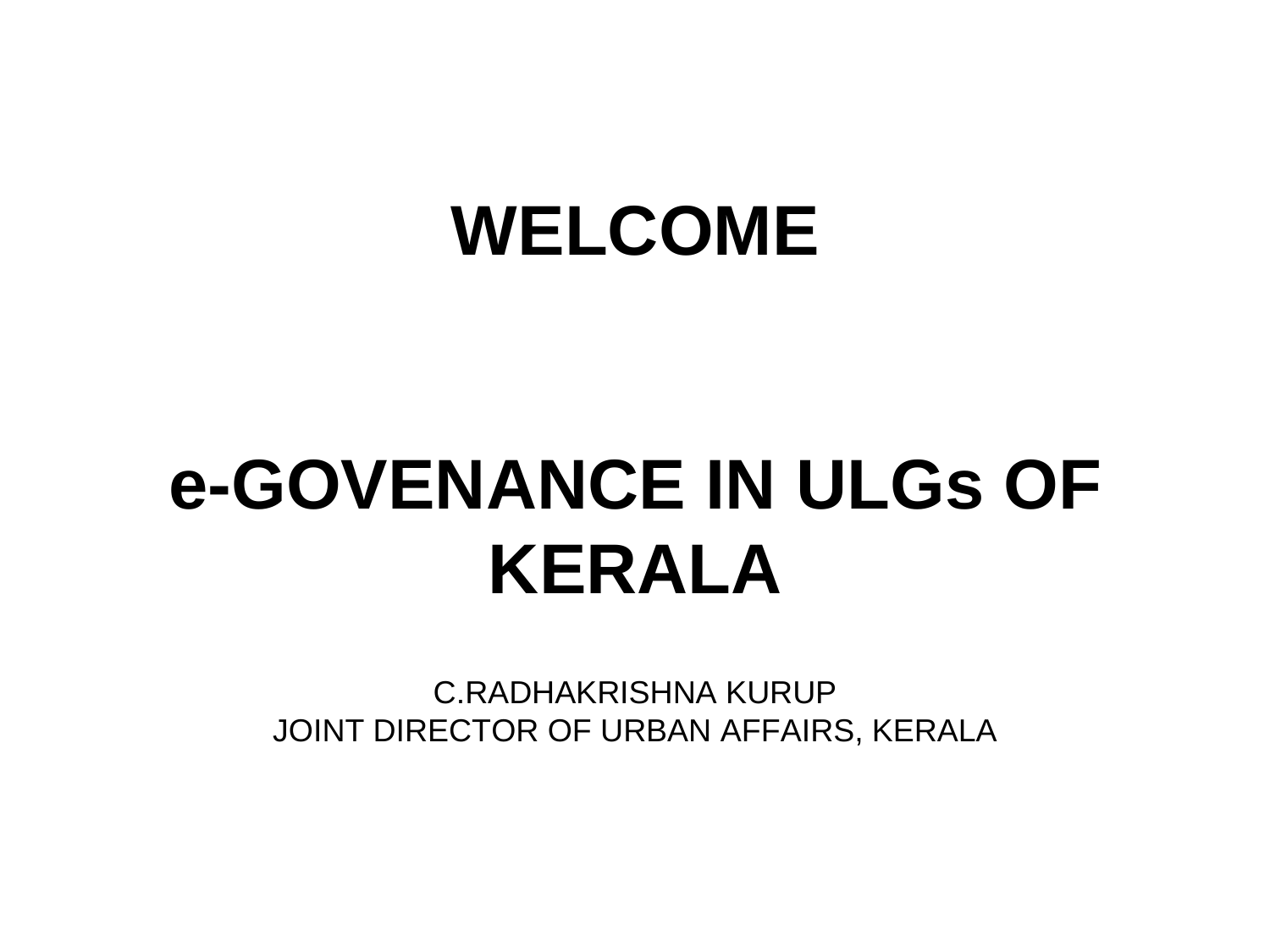# Initiatives

Information Kerala Mission-IKM estd.in 1998 is responsible for computerization Of LSGs

- Developed several software for LSGS
- SPARK developed by NIC
- All the LSGs have Front end office
- All the LSGs have websites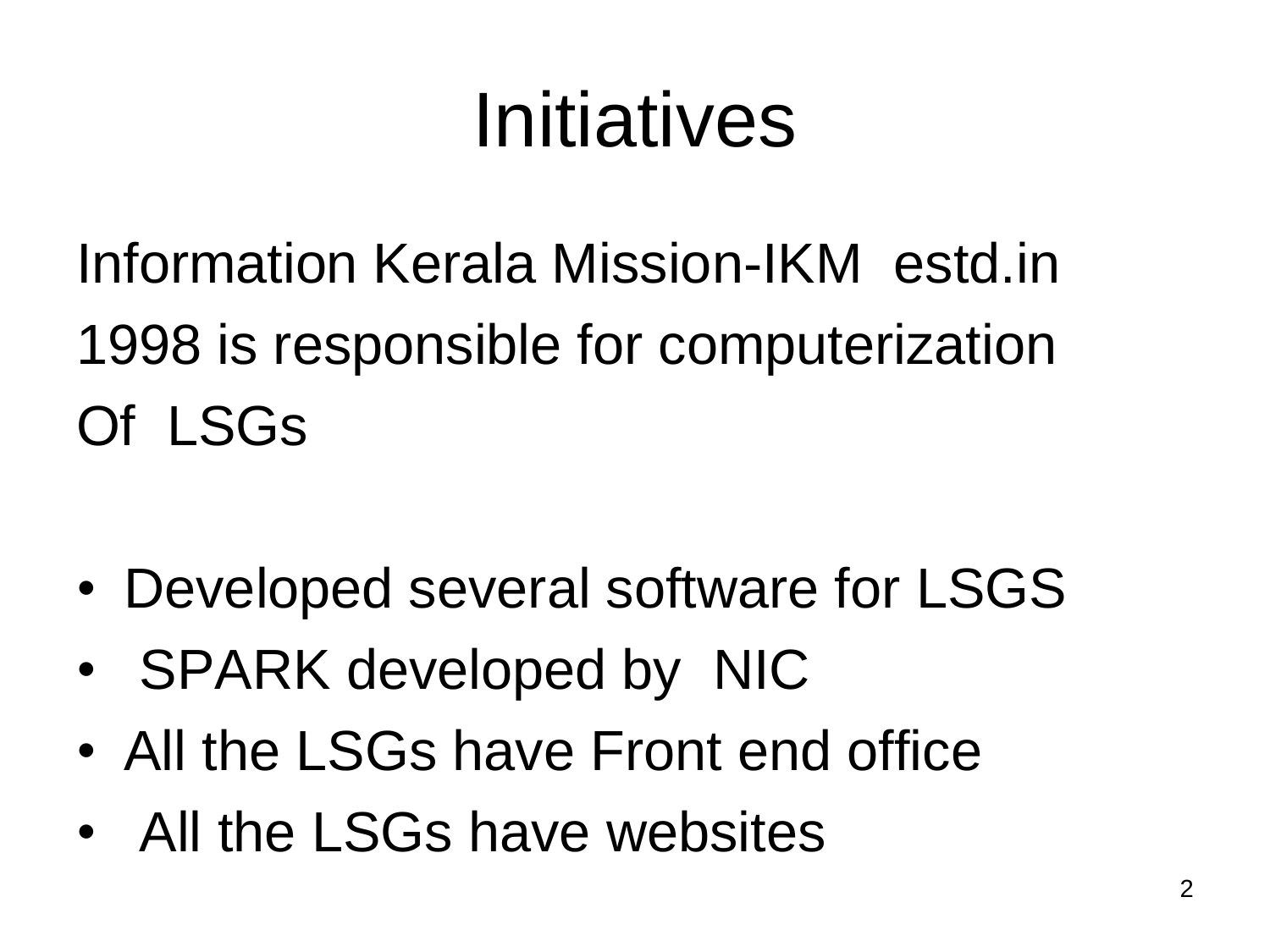### **: E Governance**

- Computerization of accounts
- Computerization of property database-
- Computerization of issue of marriage, birth and death certificates
- Single window payment of utility bills
- E-modules introduced in Cities

#### **Software Developed:**

- 1. Sulekha for Plan Monitoring,
- 2. Sevana for Registration of B&D and Marriage,
- 3. Soochika for Work flow application,
- 4. Sanchaya for Revenue Collection,
- 5. Sahatha & Sankhya for Accounting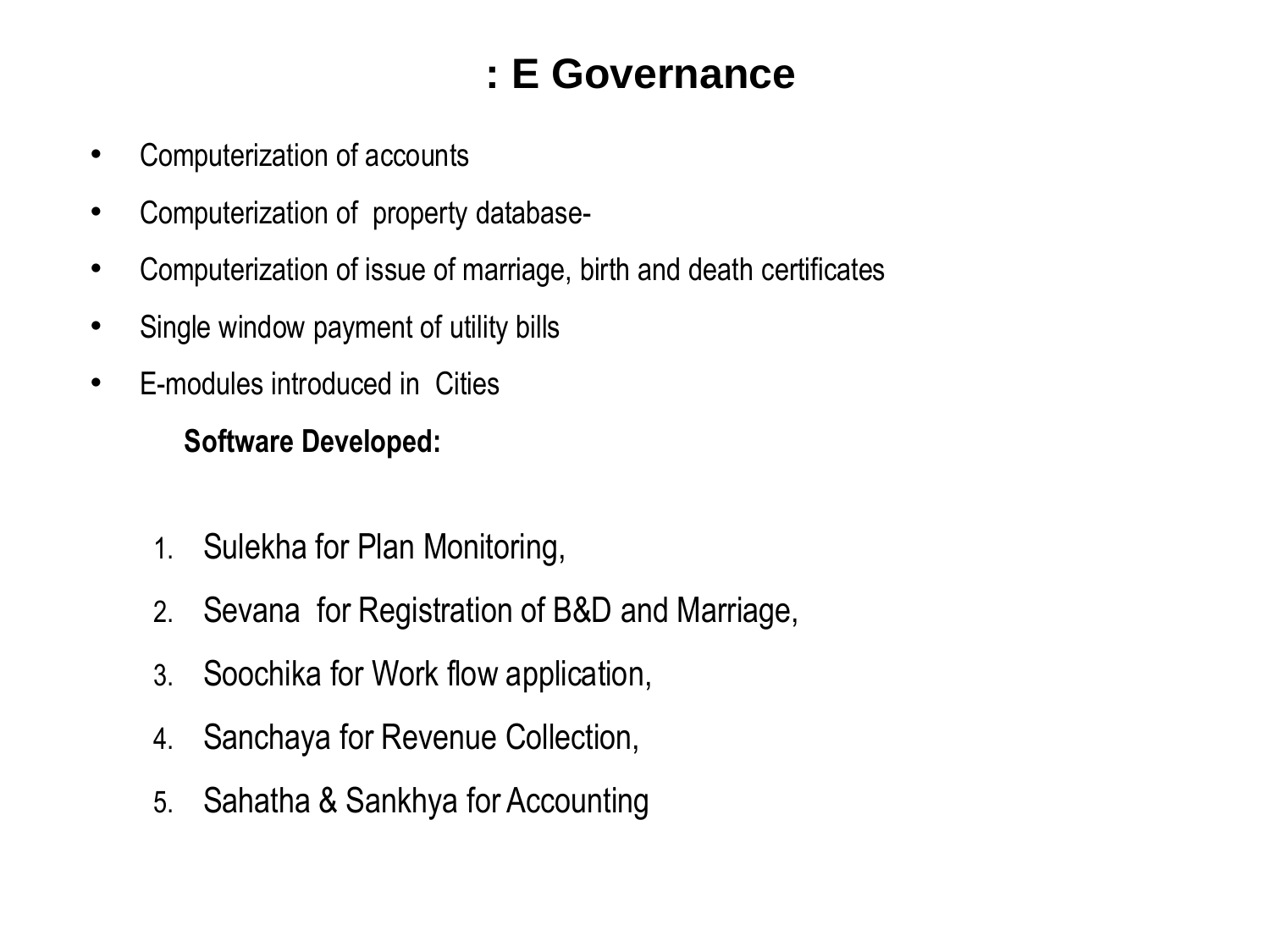# Contd..

- 7 Sthapana for Payroll &Establishment
- 8 Sanchita for-Electronic legal advisor
- 9 Soochika for Work flow
- 10 Sugama for Estimate preparation
- 11 Sanketha for Building Permit
- 12 Smvedita for LSG Website

 E -Procurement and E -Payments Websites are updated frequently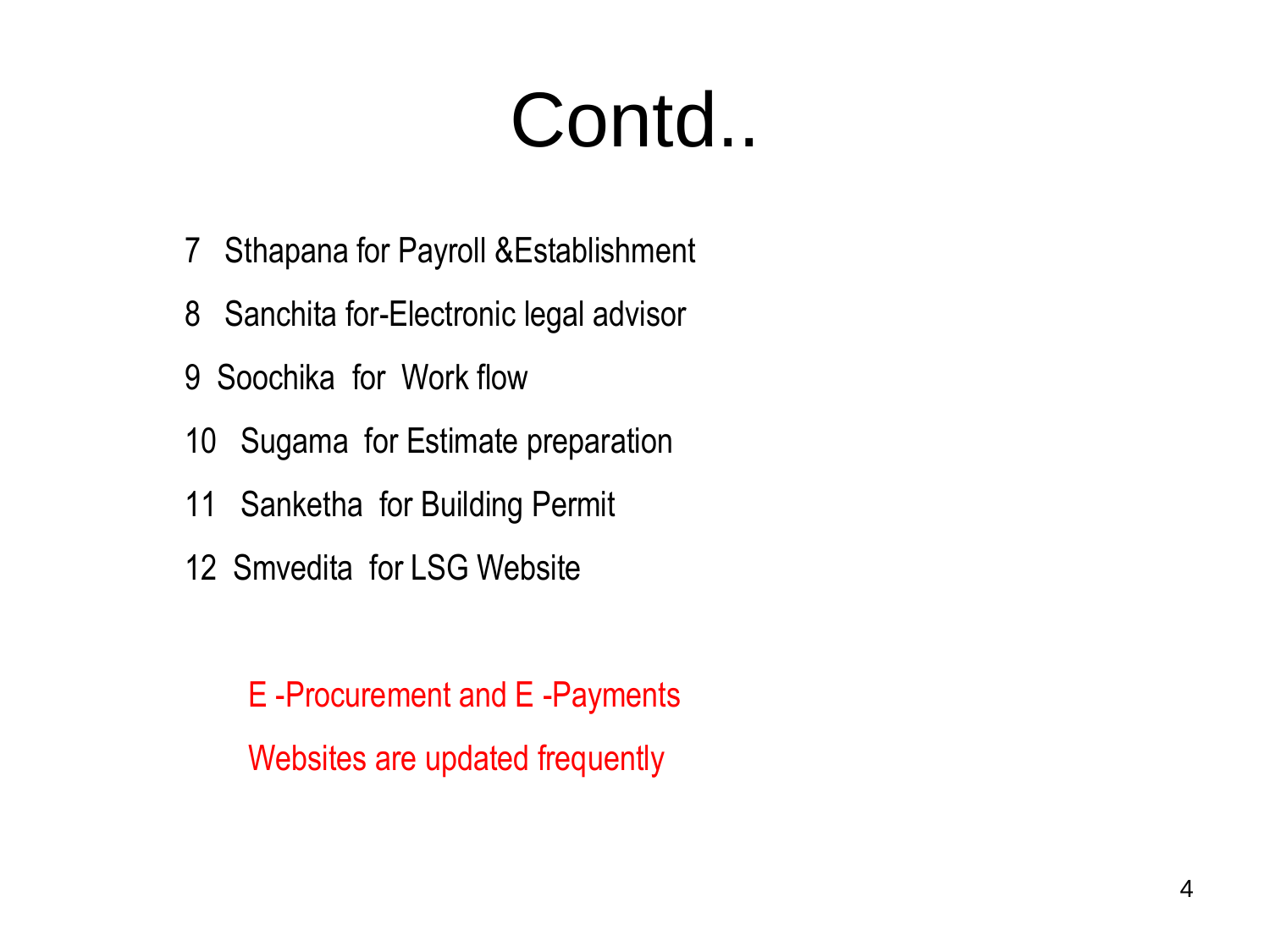## **Samveditha**

**Website: www.corporationoftrivandrum.in**

- One of the largest local-language government websites
- Linkage with Portal for all local governments and the Local Self Government Department which has Over 1 lakh 'pages' [www.localgovkerala.net](http://www.localgovkerala.net/)
- participative content management
- Daily updation of the site with transaction details.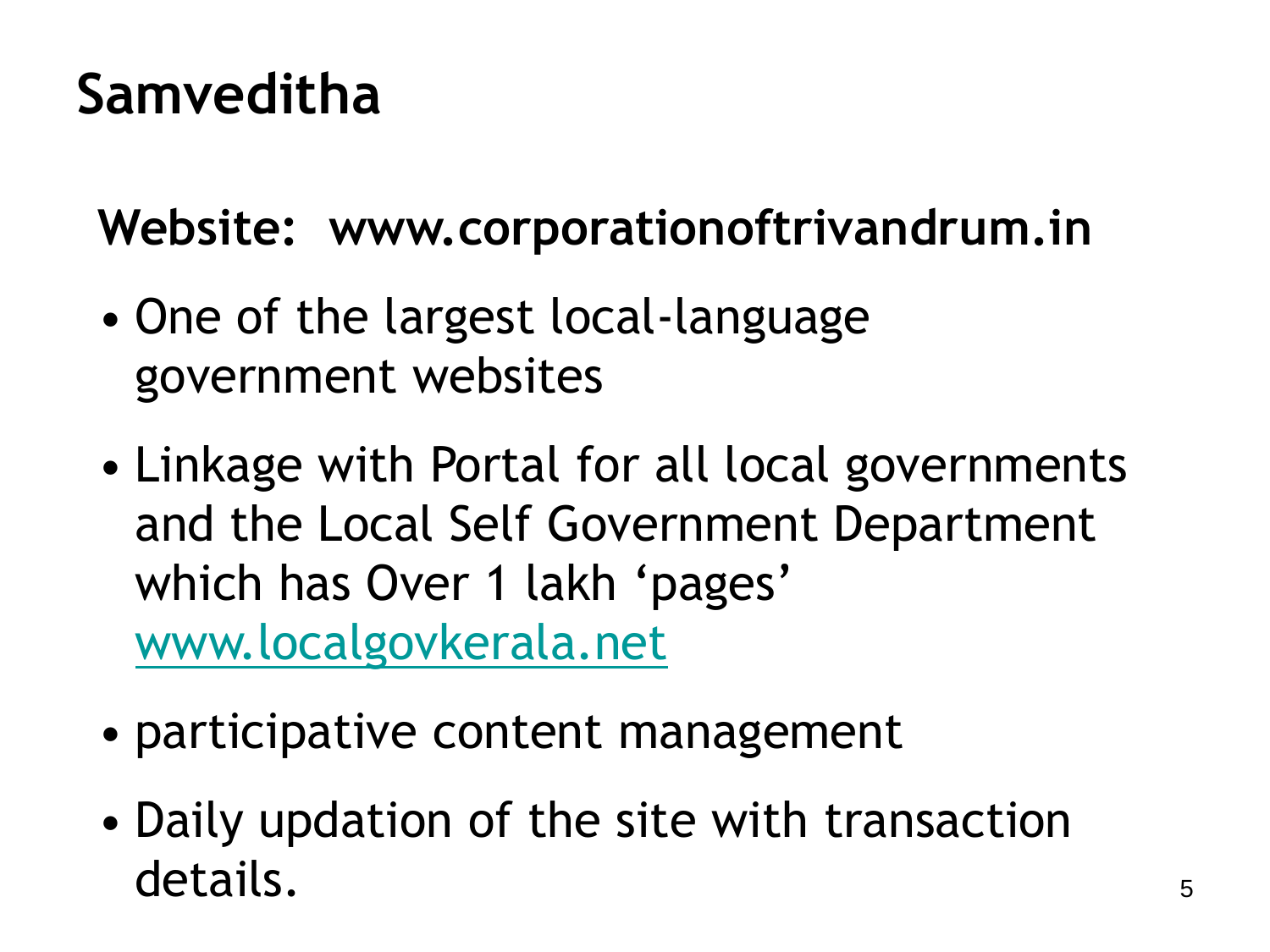**Priorities and purposes**

- Establishing efficient and responsive systems for good governance in the ULBS
- Establishing a mechanism for improving public service delivery
- Developing an integrated micro-level resource based developmental information system



6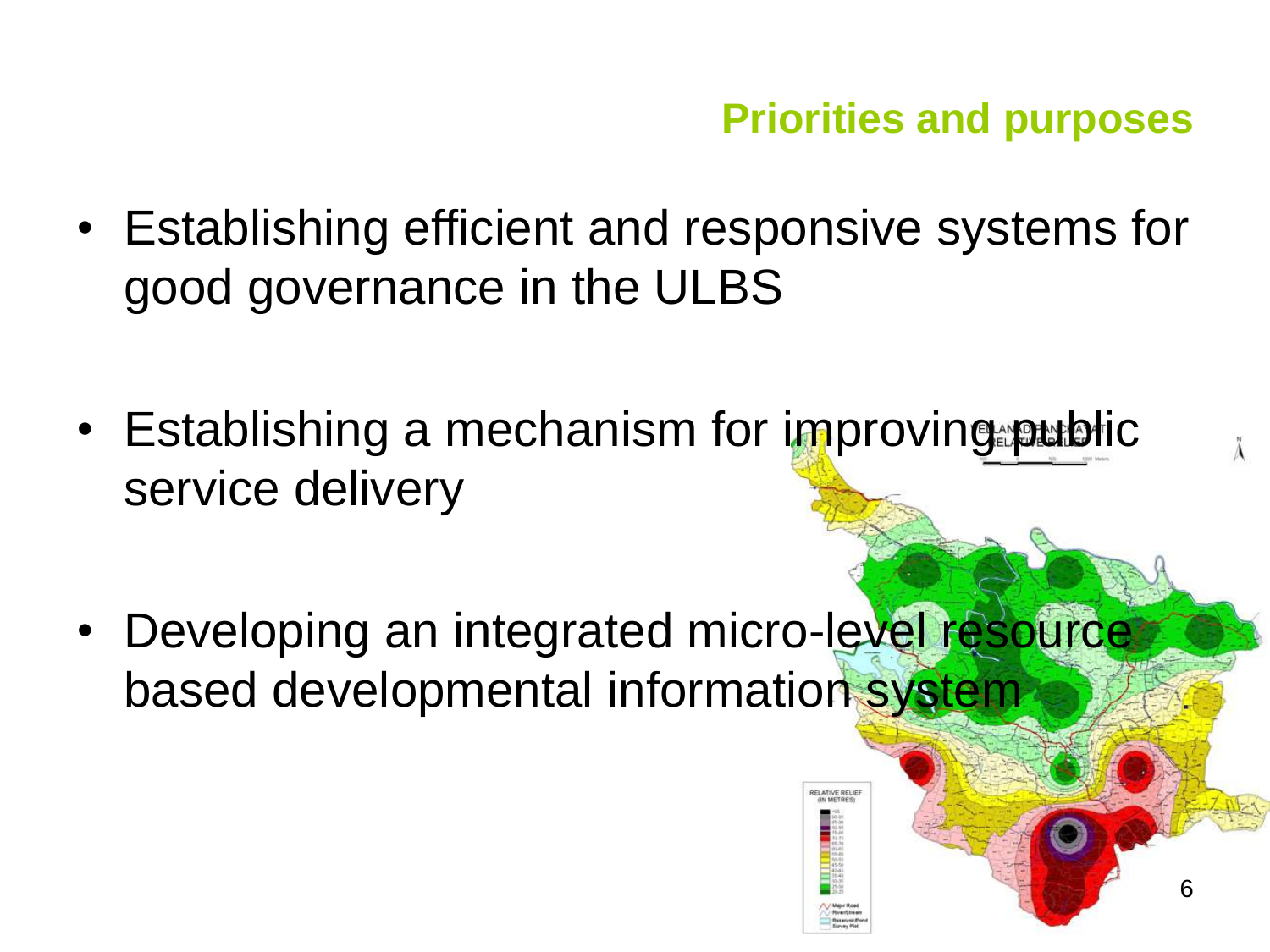- **Major Achievements**
	- 1. *Janasevanakendram*
	- **2. Hospital Kiosks**
	- **3. Pensions and social welfare schemes**
	- **4. Plan process**
	- **5. Online Certificates**
	- **6. Online payments**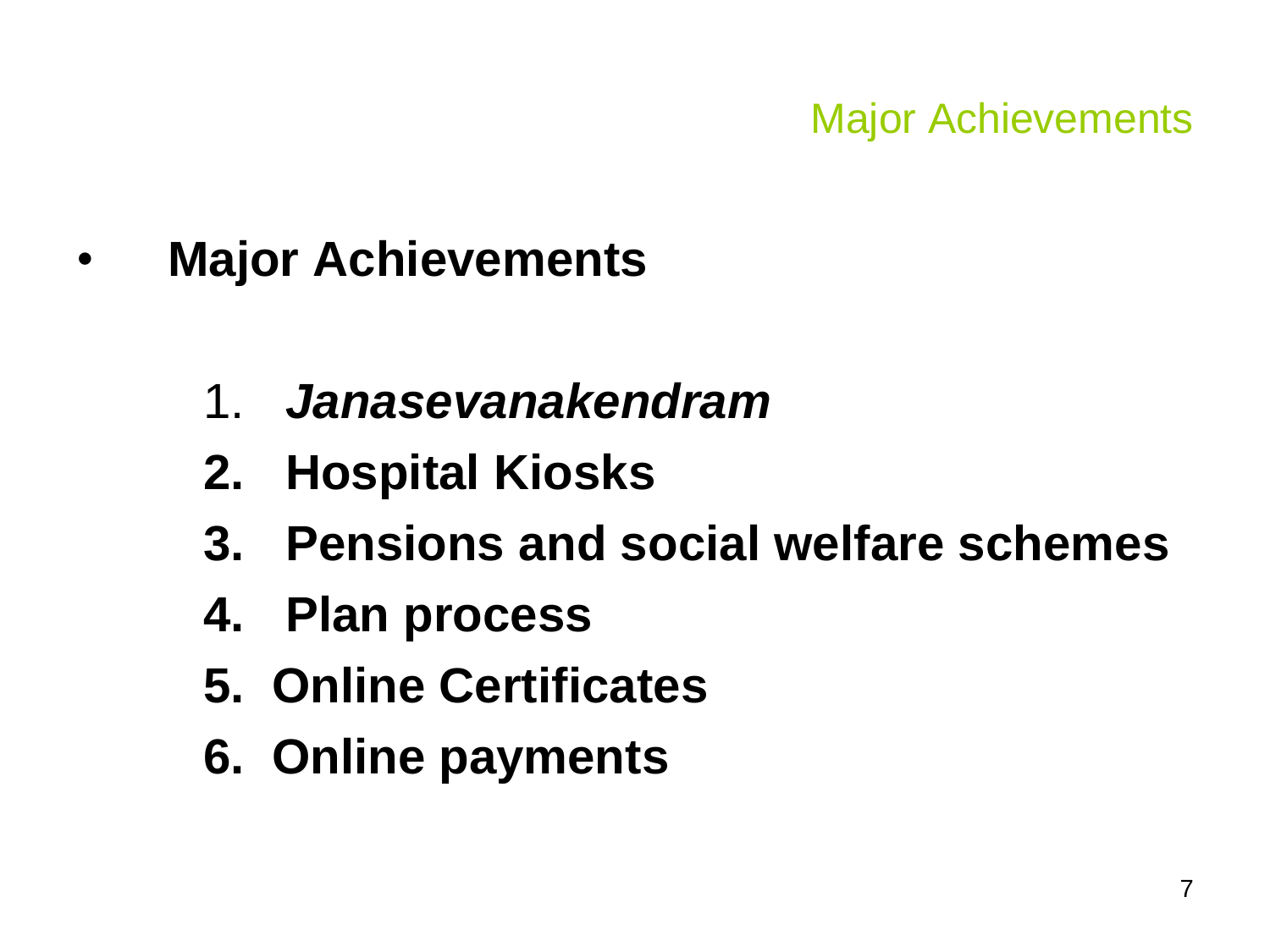#### **Achievements**



- *Janasevanakendram*
	- No. of sites: Corporation office and zonal offices 7
	- No. of computerised counters: 27
	- Seating for customer: 72 in Main office and 6 each in zonal offices
	- Automated electronic queue management (Main office)
	- Single Window Service
		- Multiple Shifts
		- Extended Service Window 8 am to 7 pm

#### Impact

- Customer feedback shows acceptance of improved ambience in all locations.
- Perceptible improvement of services in 60% cases (Main reason for reduced impact being nonavailability of legacy data in electronic form)

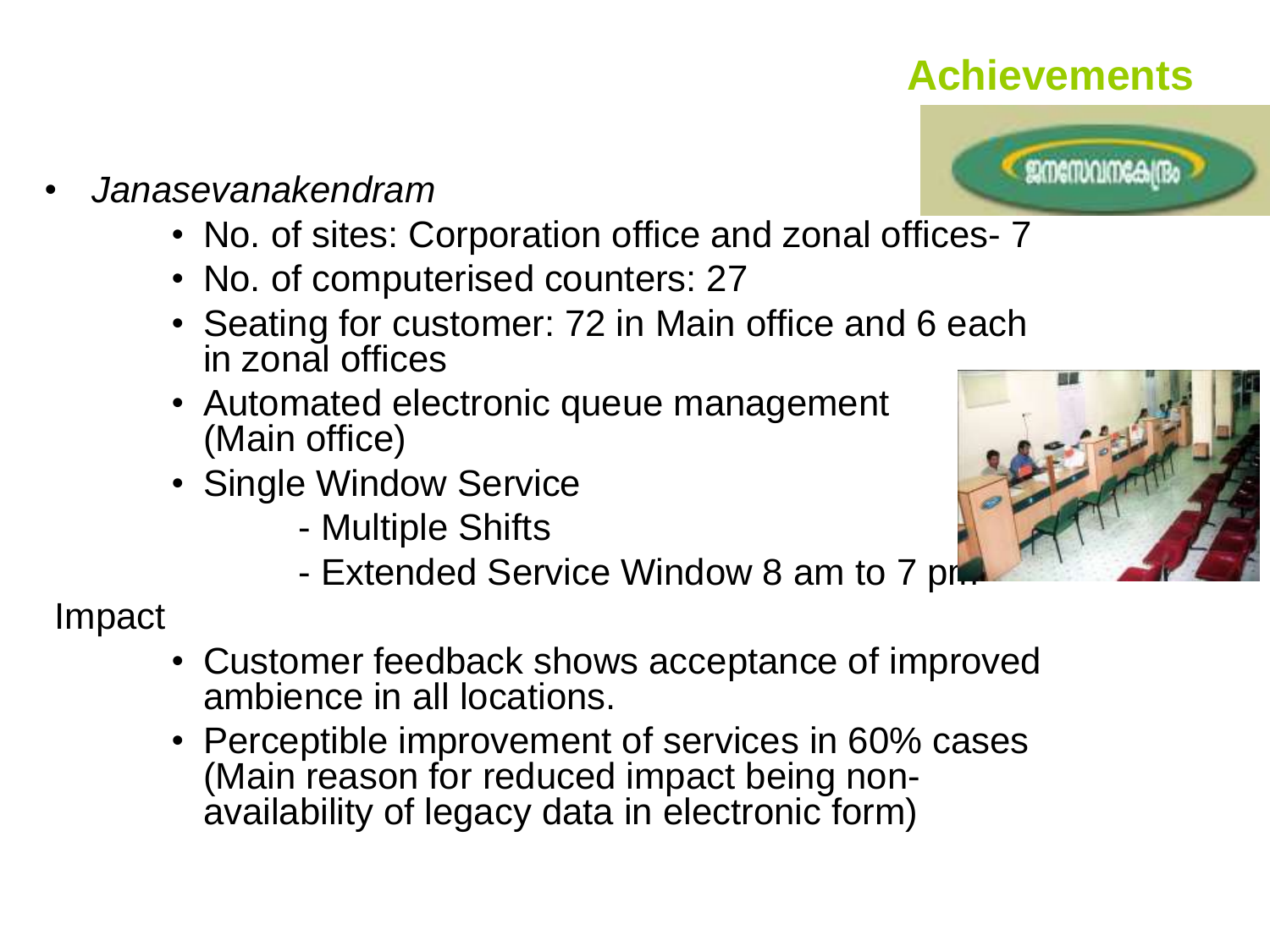### **: Property Tax**

- Base for Property Tax assessment modified to area based assessment as per Kerala Municipality Act, 1994
- Computerization of current list of assessees and tax payment accounts
- Facility for online verification of Property Tax payment details by public
- Completion of GIS data base and updating Building location in maps
- Elimination of exemptions and Setting up a non discretionary method
- Tax payer education programme & dispute resolution mechanism
- **Achieved 85% coverage ratio and 90%of collection ratio**
- Improvement in collection of arrears
- Property Tax Board initiated as an advisory body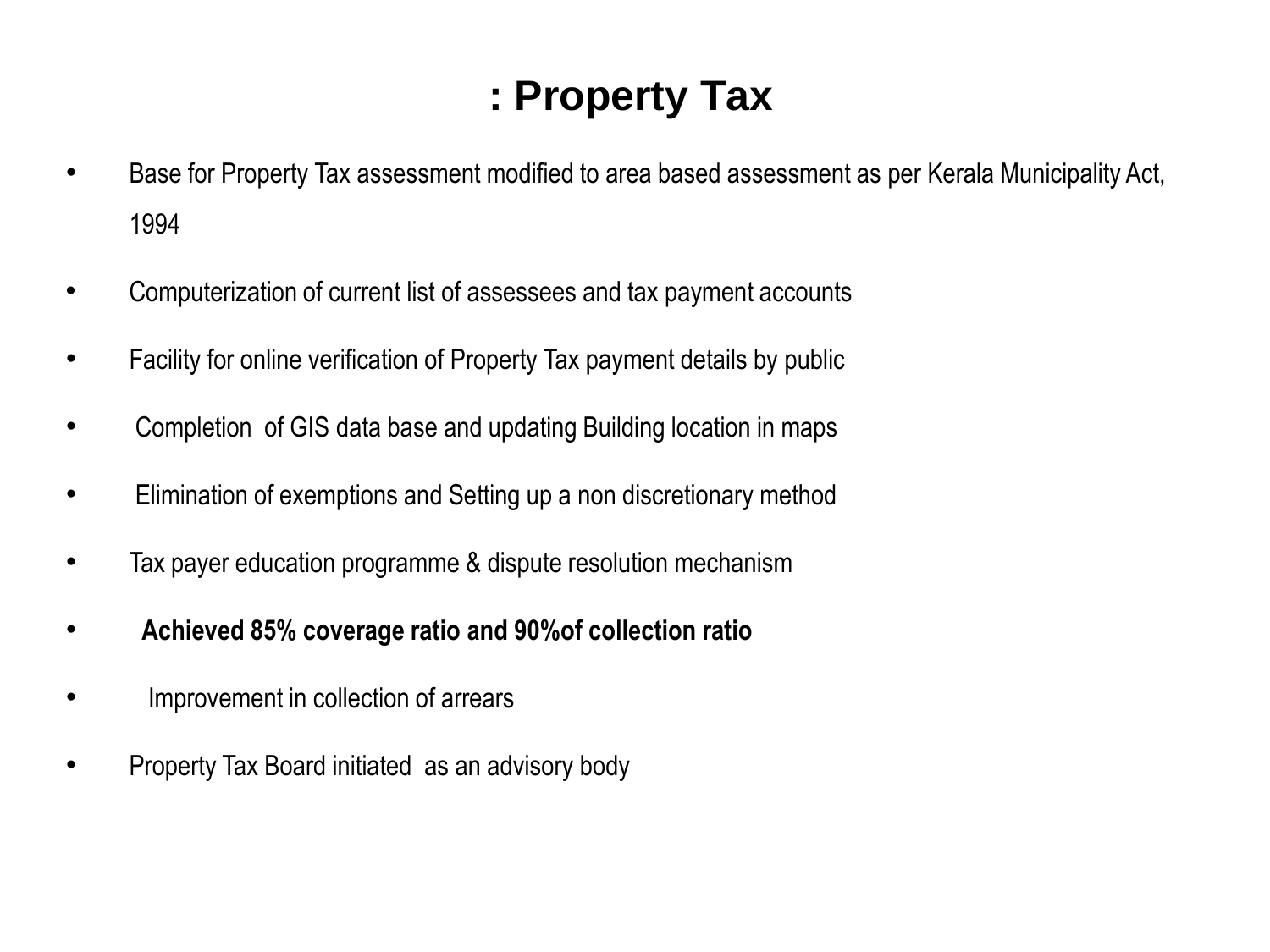#### **Screenshot of 'Sanchaya' – Online Property Tax Application – Thiruvananthapuram Corporation**

| സഞ്ചയ                         |        |  | District:<br>Local Body: | Thiruvananthapuram | Thiruvananthapuram Corporation |
|-------------------------------|--------|--|--------------------------|--------------------|--------------------------------|
|                               |        |  |                          |                    | Property Tax                   |
| <b>Search Details</b>         |        |  |                          |                    |                                |
| Zonal Office*                 | 1.11   |  |                          |                    |                                |
| Ward No.*/Door<br>No./Sub No. |        |  |                          |                    |                                |
| Owner Name                    |        |  |                          |                    |                                |
|                               | Search |  |                          |                    |                                |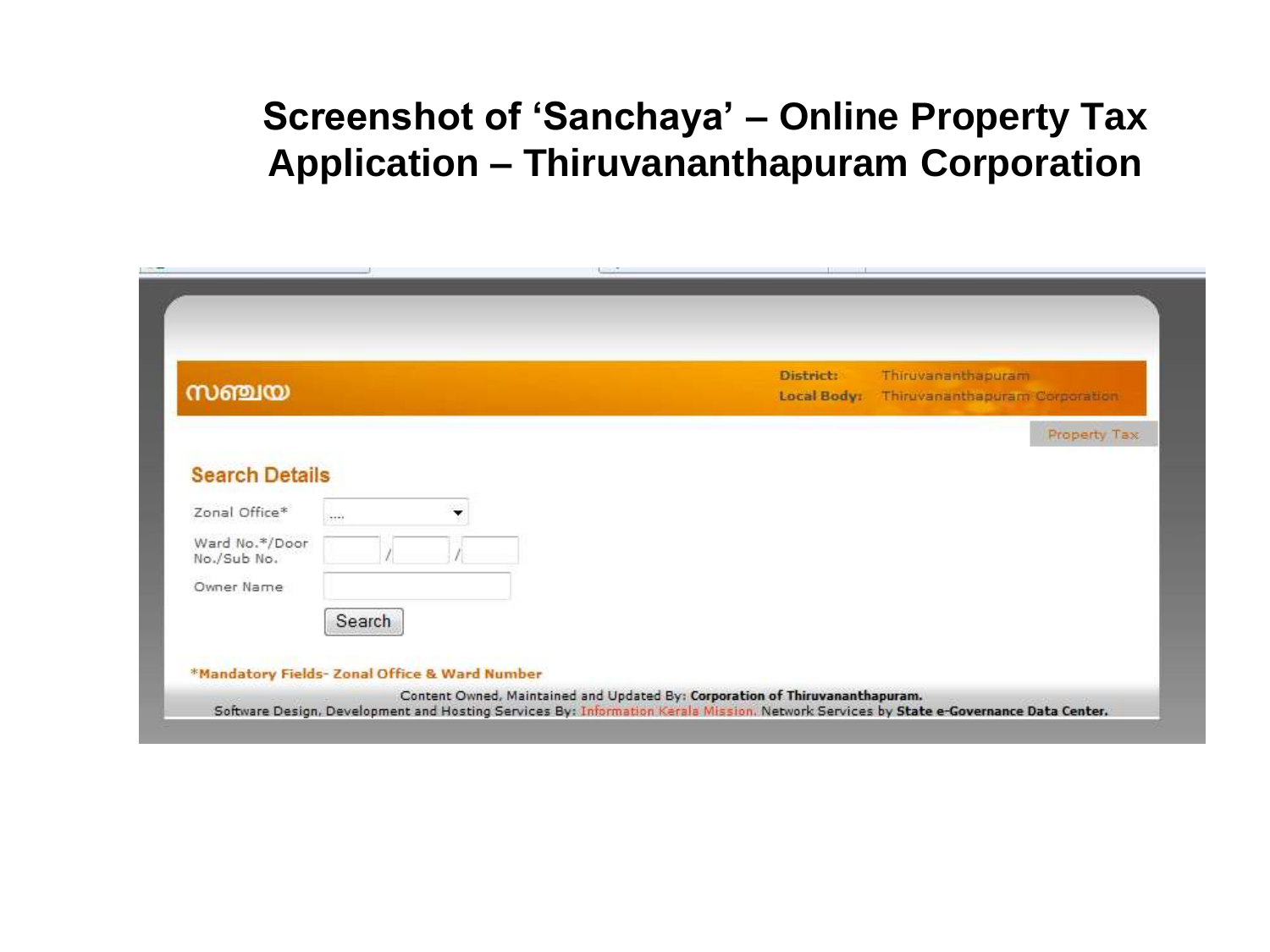### **PreDCR – Software Application for creating Architectural Plan as per 'AutoDCR'**

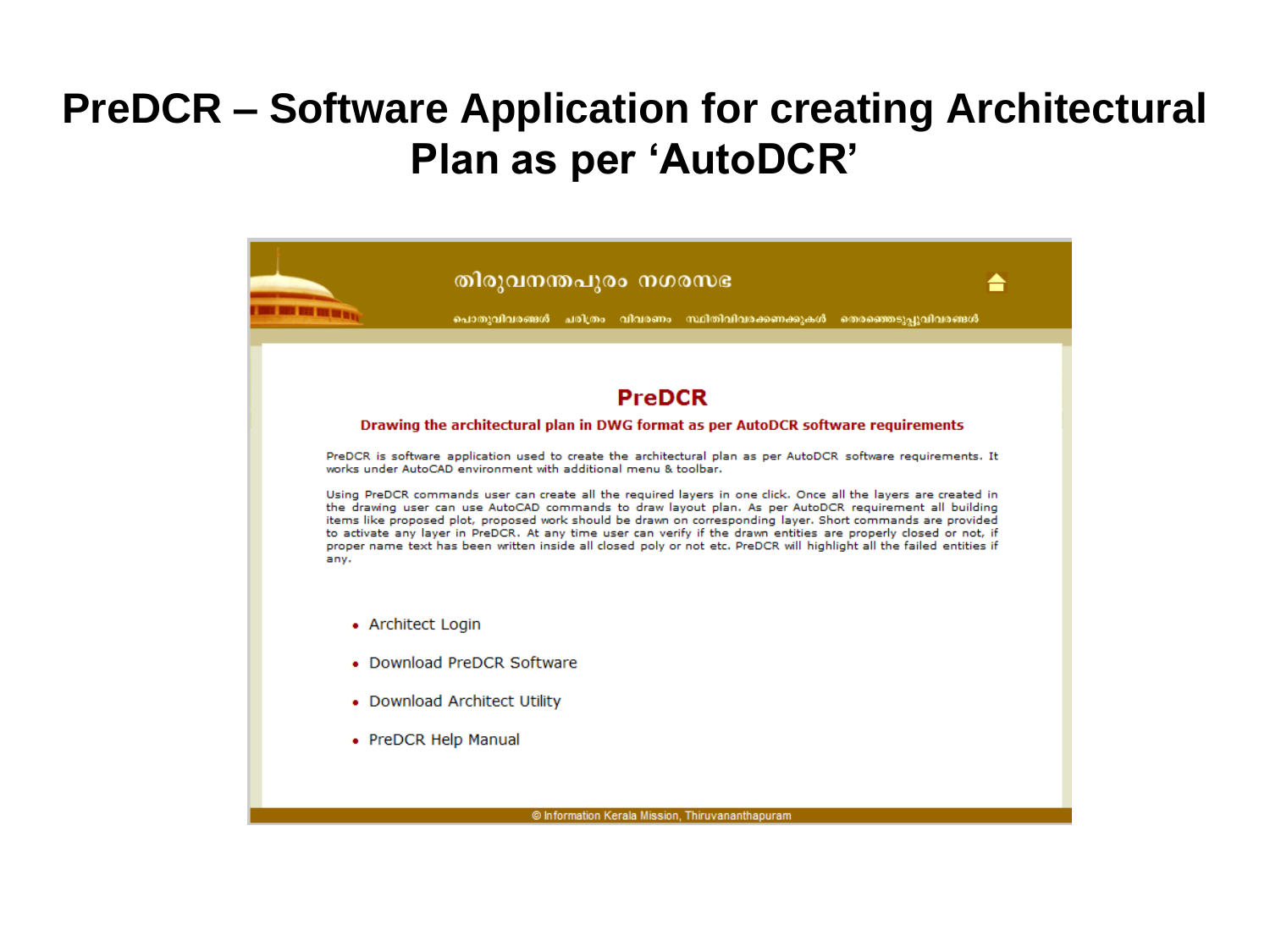#### **Case study 1** (contd.2)



## *Sevana* (Births, Deaths and Marriages) (**From July 2005 to 05/11/2008**)

- No. of registration records : Birth – **309527** Death – **42153** Marriage - **6822**
- No. of certificates issued Birth:Sec12 – **110101** Sec 17 – **49474** Death:Sec 12 – **21808** Sec 17 - **33363** Marriage : **7089**

Impact

– Time for issuing new certificate:

Reduced from 4 – 5 days to 5-10 minutes

– Time for issuing old certificate:

Reduced by 50%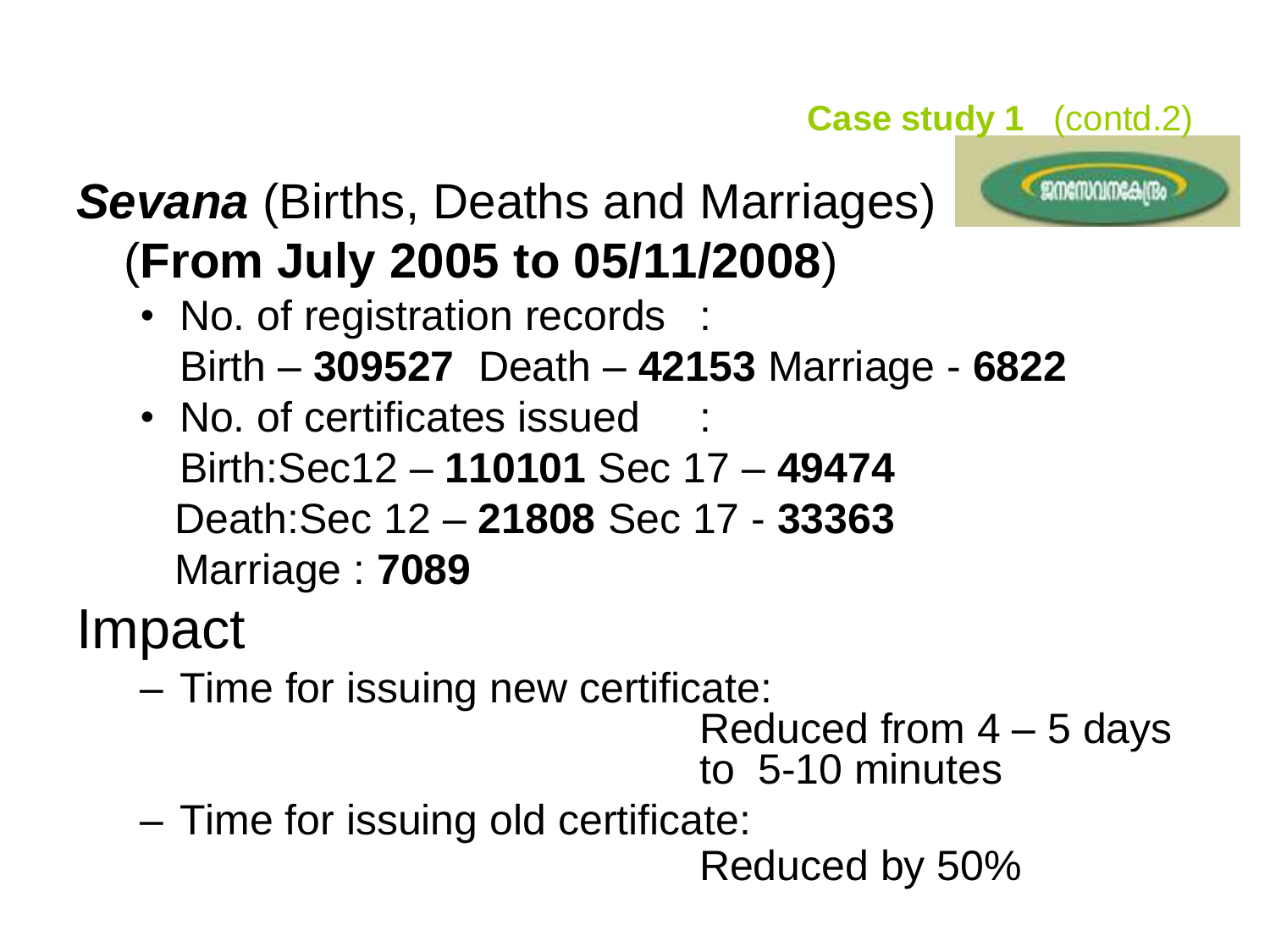#### **Case study 1** (contd.2)



## *Soochika* (workflow, file tracking) **(From August 2006 to 05/11/2008)**

- No. of sites: 1(main office)
- No. of files: 145729
- *Sutharya* information centre
- Touch screen

## Impact

- Time for status search :: Reduced from over a day to few seconds
- Information centre for the citizens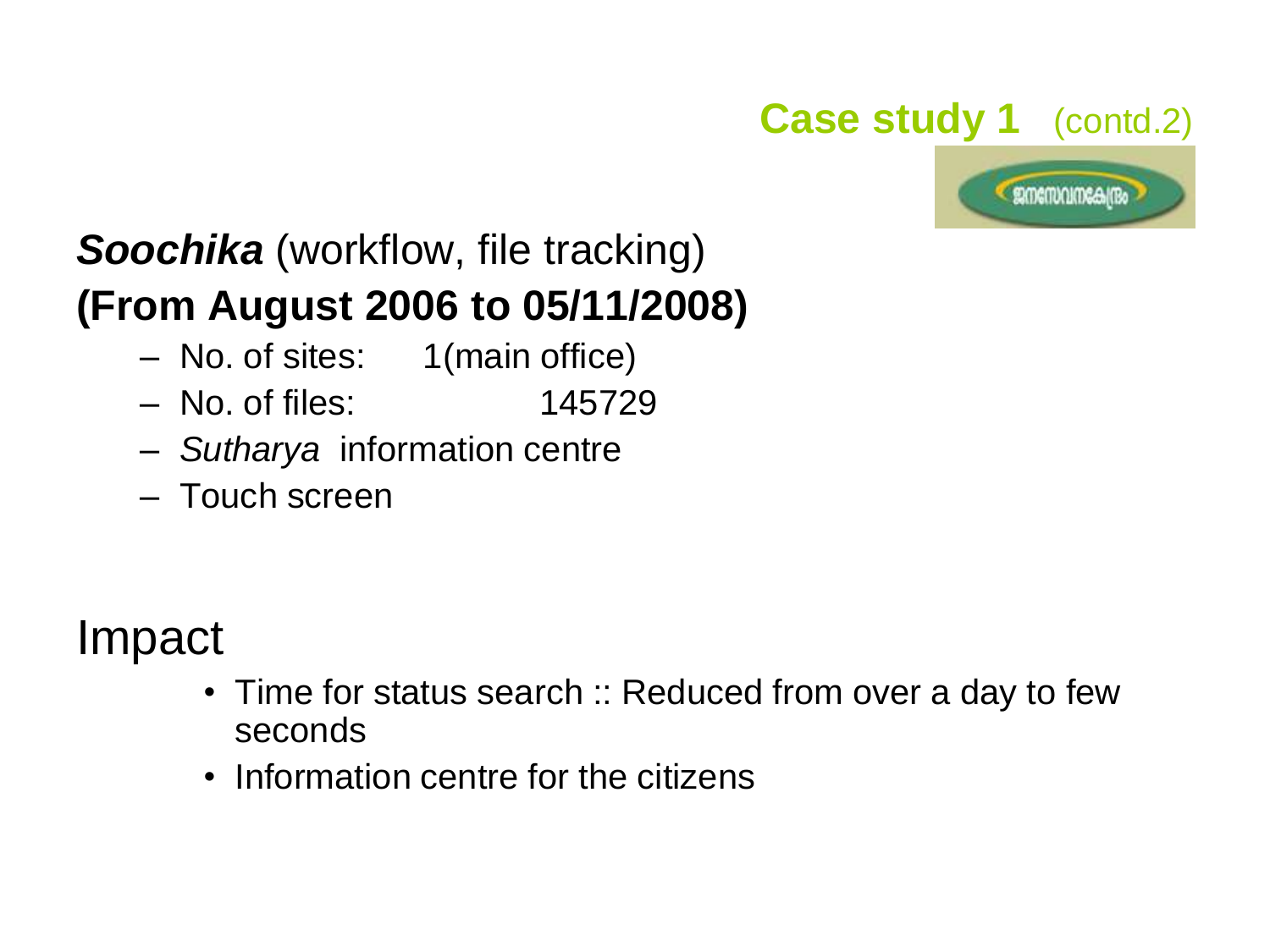

(From August 2005 to 05/11/2008)

## Impacts

• It covers 98% of the Birth and deaths in the corporation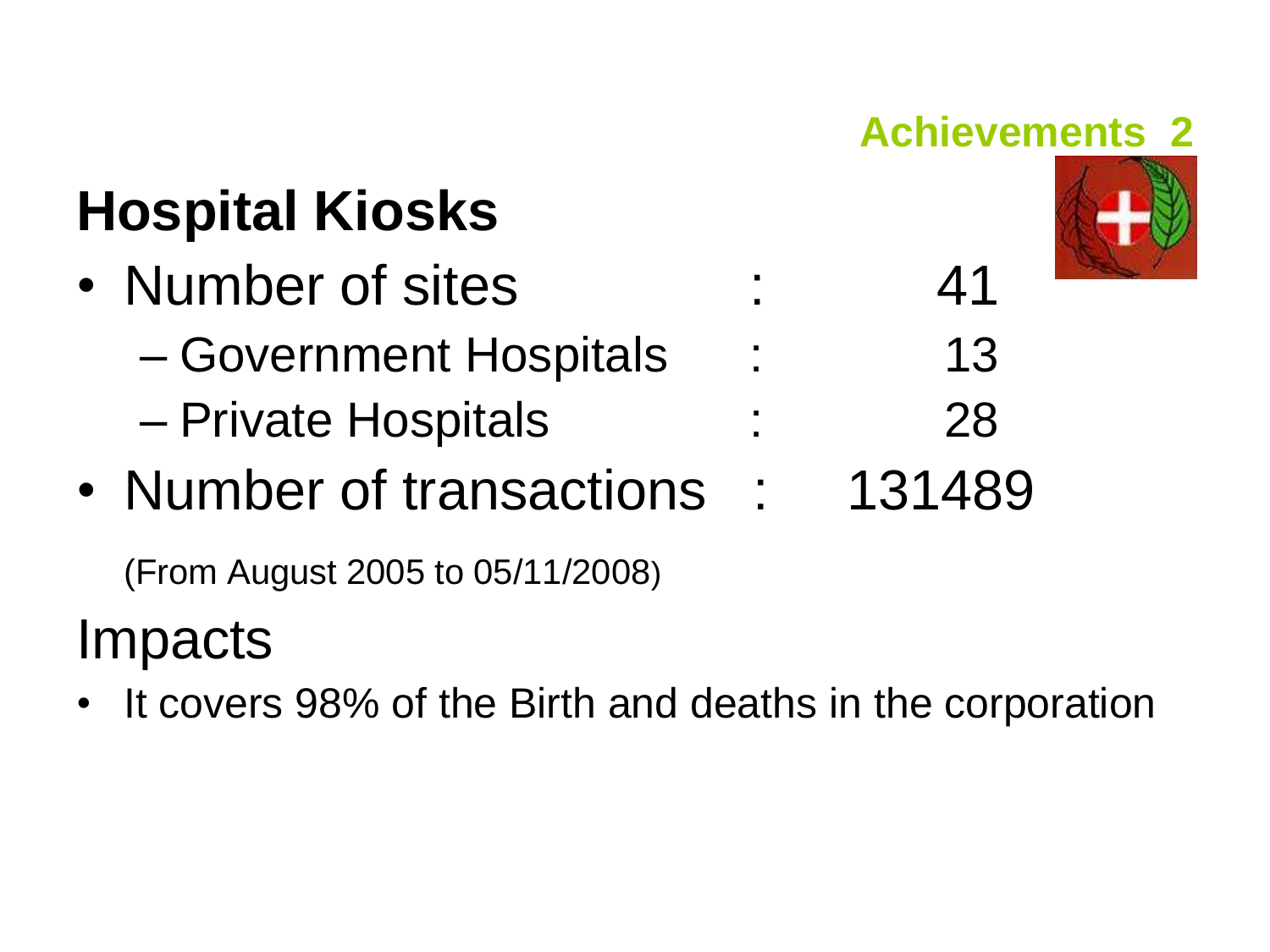### **Case study 2** (contd.2)

## **Hospital Kiosks** (2)

The project is unique in that it covers:

- The issue of quality of civil registration
- Improving public service delivery
- Universal birth registration
- Universal death registration
- Section 12 Certificate through hospitals
- Verification report by the parties
- Delay in registration-audit
- Delay in services messenger and postal arrangements

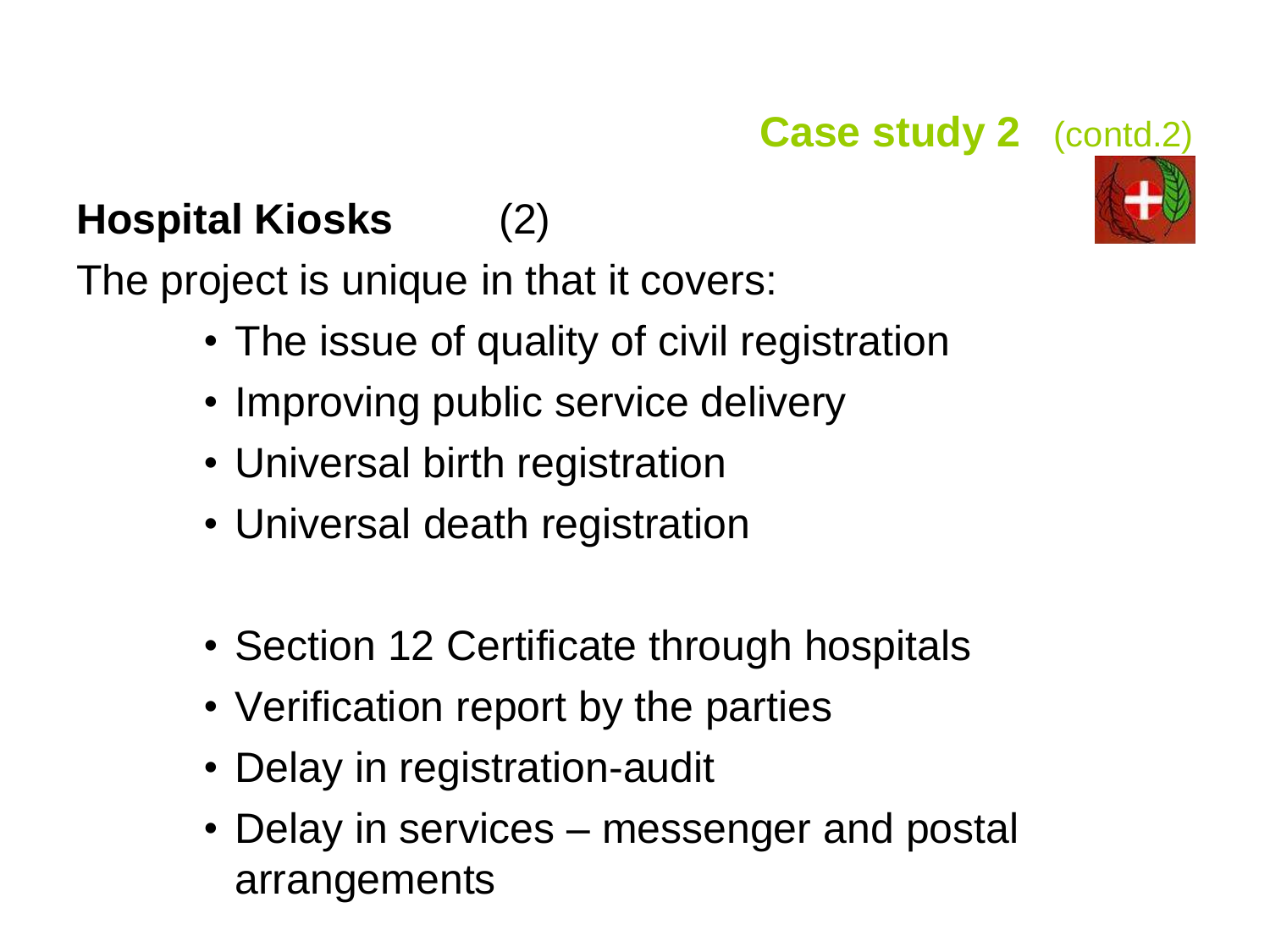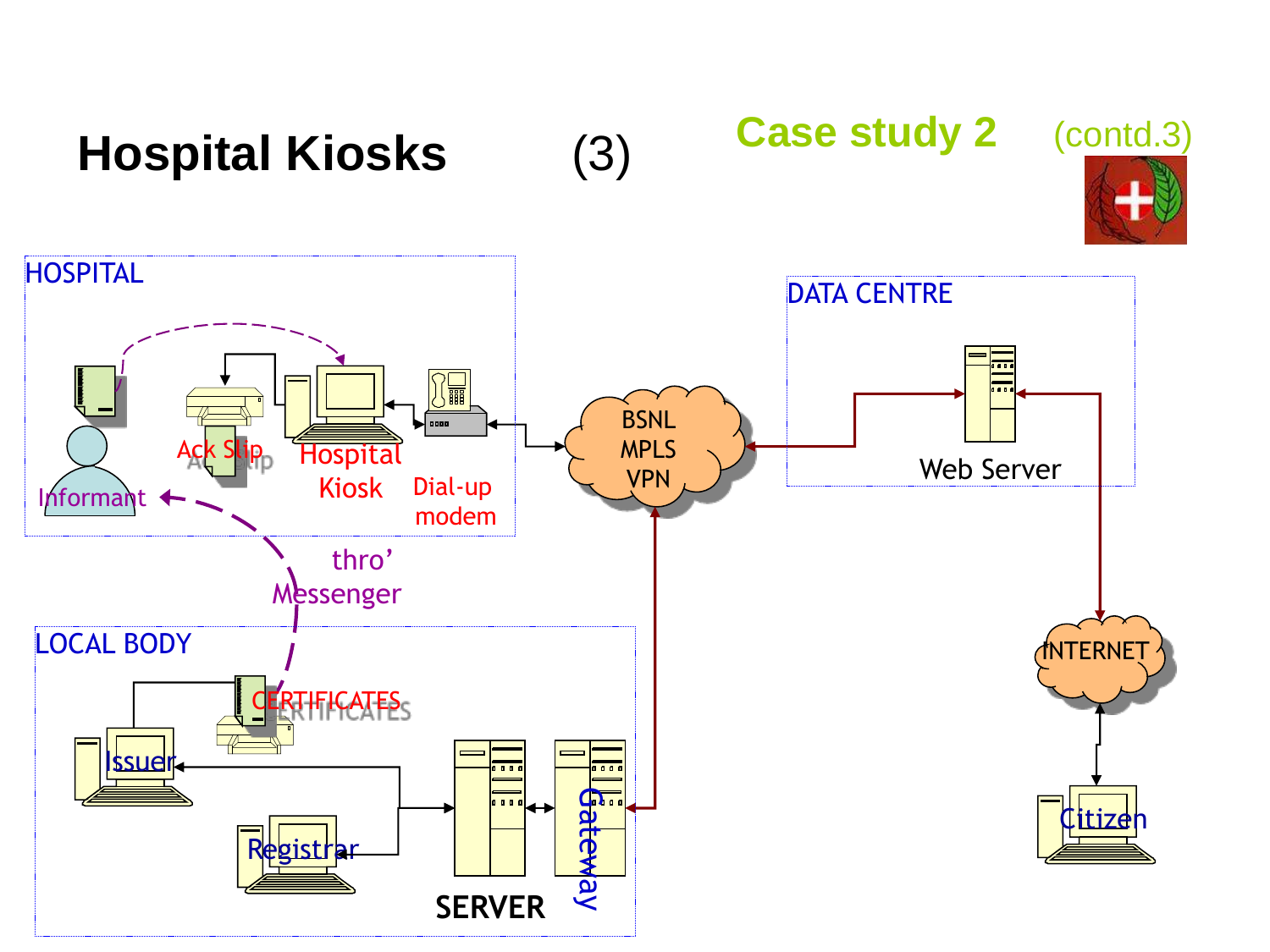### **Achievement 2** (contd.4)



- Detailed process and data audit
- Findings help for process improvements

## **Issues**

- Data entry and certificate delivery being institutionalised (Kudumbasree)
- Streamlining the process in hospitals



monited to the maximum extend possible under the law

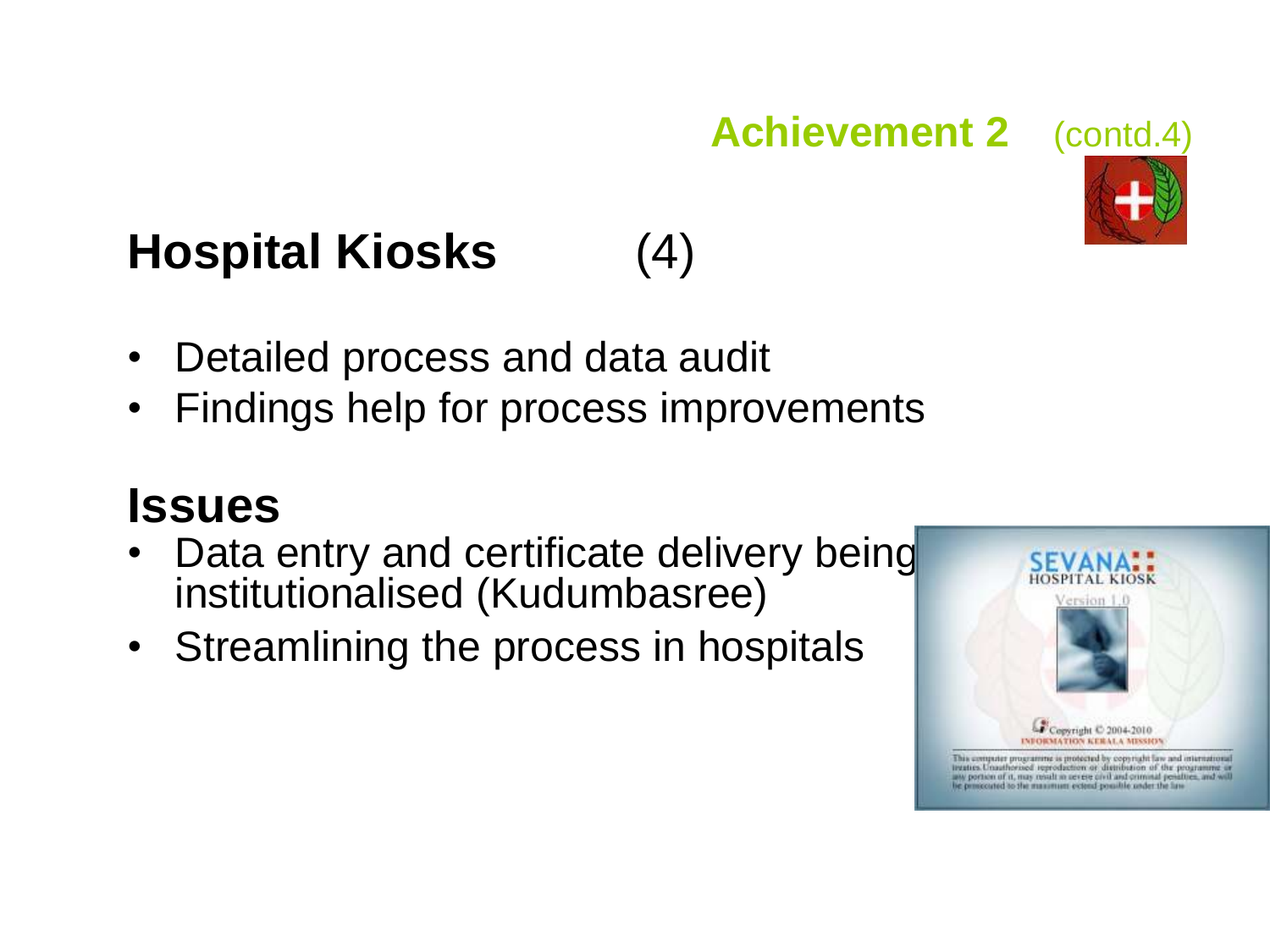### **Achievement 3**

## *Sevana(Pensions)* **Pensions and Social Welfare Schemes**

- No. of Active pensioners as on **05/11/2008**
- + Agri.Labour Pension: **1118 (1115 ID Card Issued)**
- + Widow Pension: 5133 **(5030 ID Card Issued)**
- + Physically Handicapped: **2593(2572 ID Card Issued**)
- + National Old Age: **4734(4322 ID Card Issued)**
- + Unmarried women: **325(319 ID Card Issued )**
- + Mentally Challenged :**41(41 ID Card Issued)**
- + Unemployment wage earners:**6924**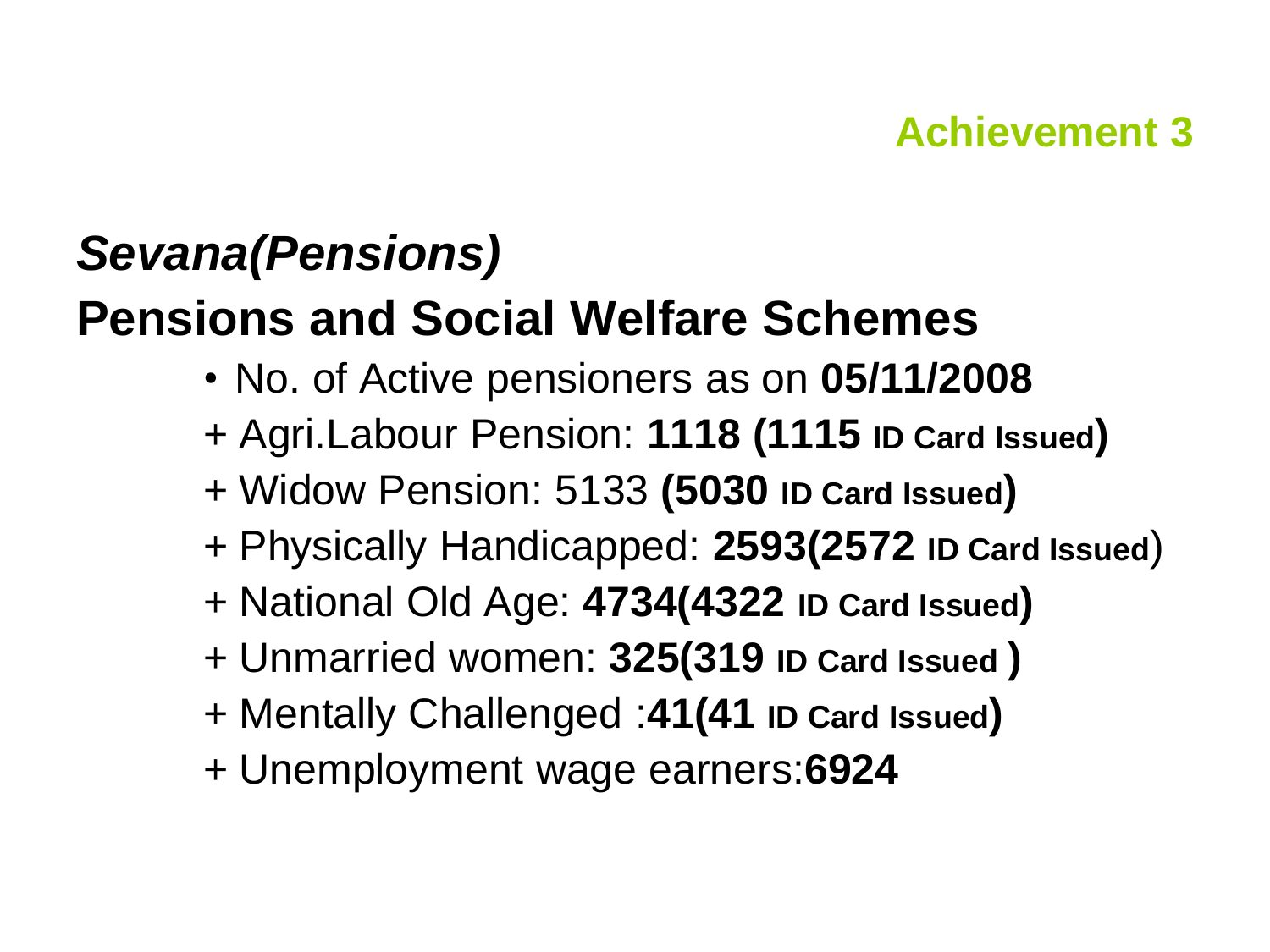## **Achievement 3**

## **Pension Adalath**

- Issues in data quality
- Adalath at Main Office
- Total No of Pensioners:**13944**
- ID Card issued:**13399**
- No.of duplicate Pensioners identified:**160**
- No.of Pensioners died:**953**
- Pension allotment, distribution and Money order printing by using Application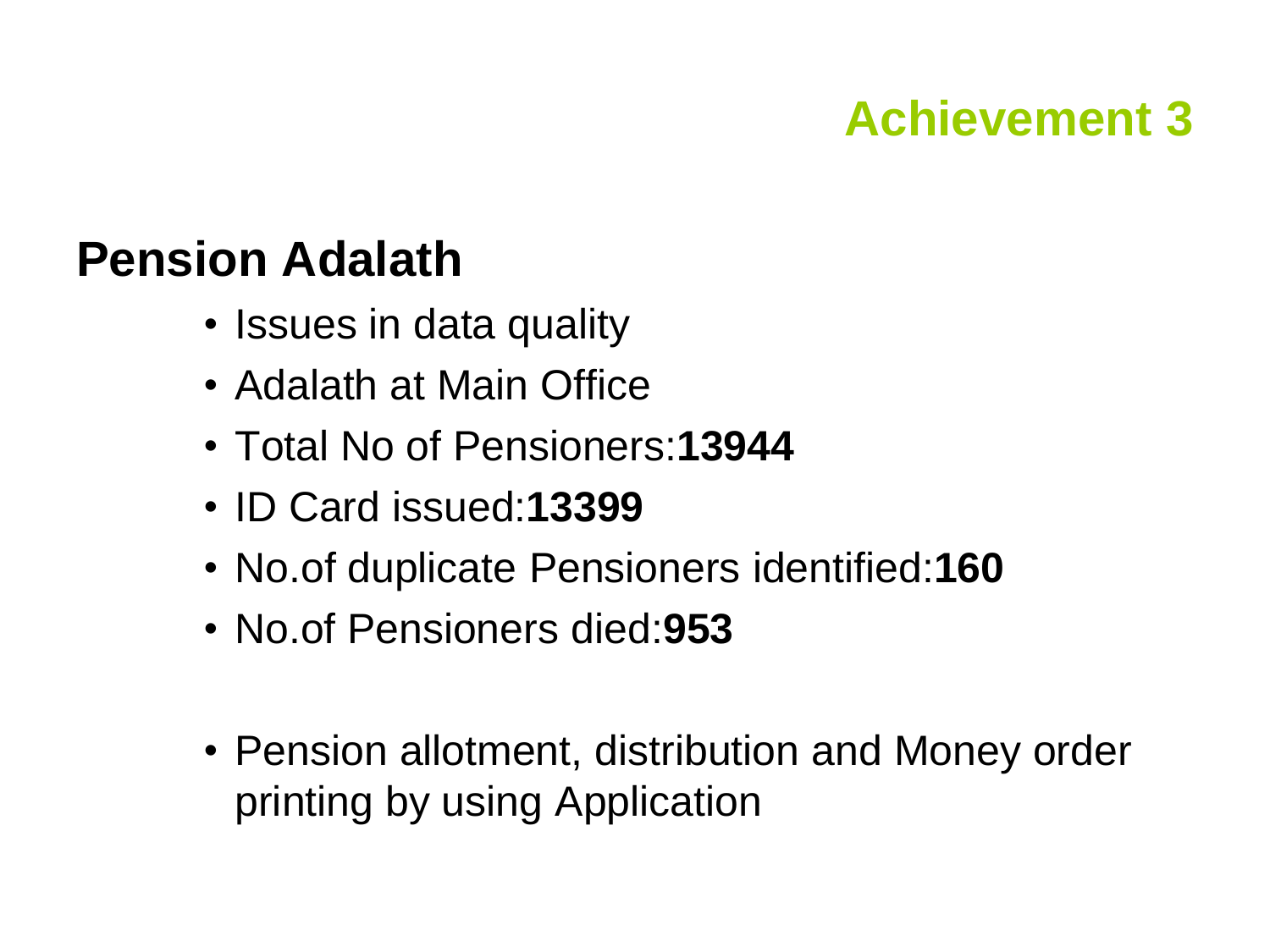#### **Achievement 4**

## *Sulekha – Plan Monitoring* **Preparation of Accounts of 10th Plan Year Allotment Expenditure 2001-02 150336000 113478400 2002-03 225624750 225488199 2003-04 316077367 155364316 2004-05 546069000 191810469 2005-06 310630000 168370134**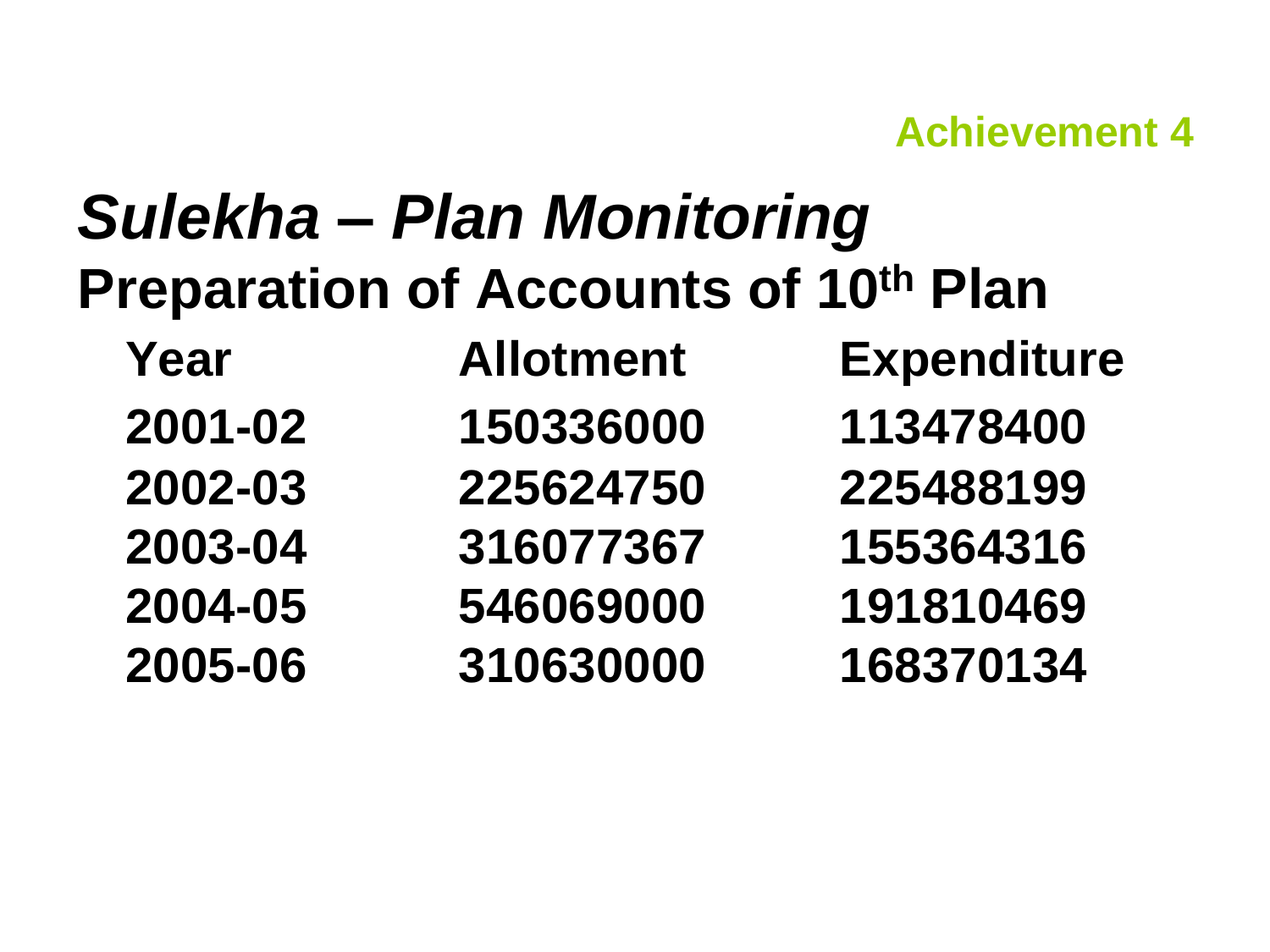# Accounting

- Double entry accrual based accounting from 2007-08 financial year
- Receipts and Payments taken from Janasevanakendram and Accounts section
- Preparation of DCB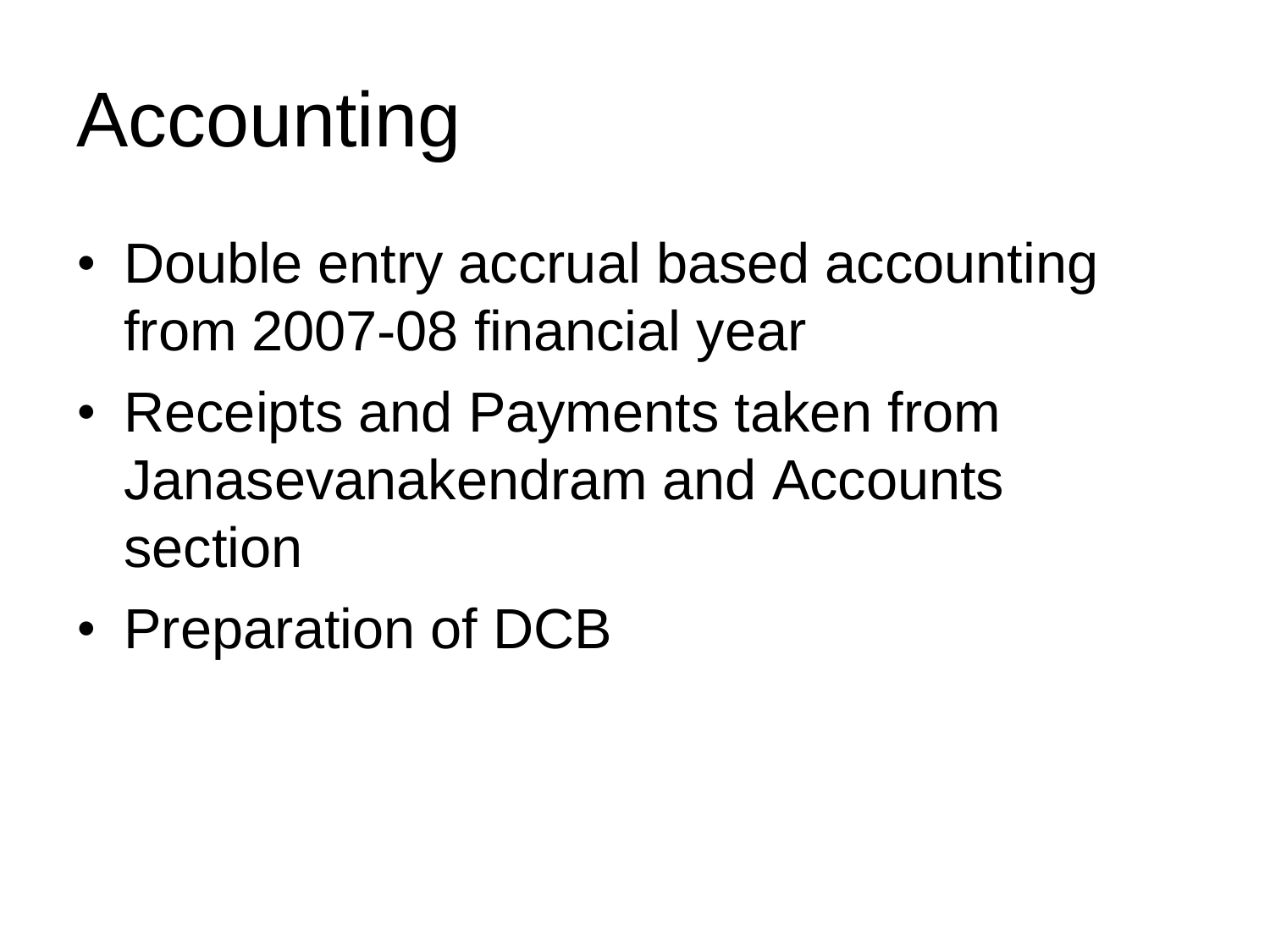## **Achievements 1** (contd.3)

**SURGITUDIO CAN Bo** 

## *Saankhya*

(Accounting)

(From November 2004 to October 2008)

- No. of sites:
- No. of transactions: **571753**
- Total amount transacted: **Rs. 161.21 Crore**

Impact

- Time for daily statement generation :: Reduced from one hour to few minutes
- Time for consolidated statement :: Reduced from one hour to few minutes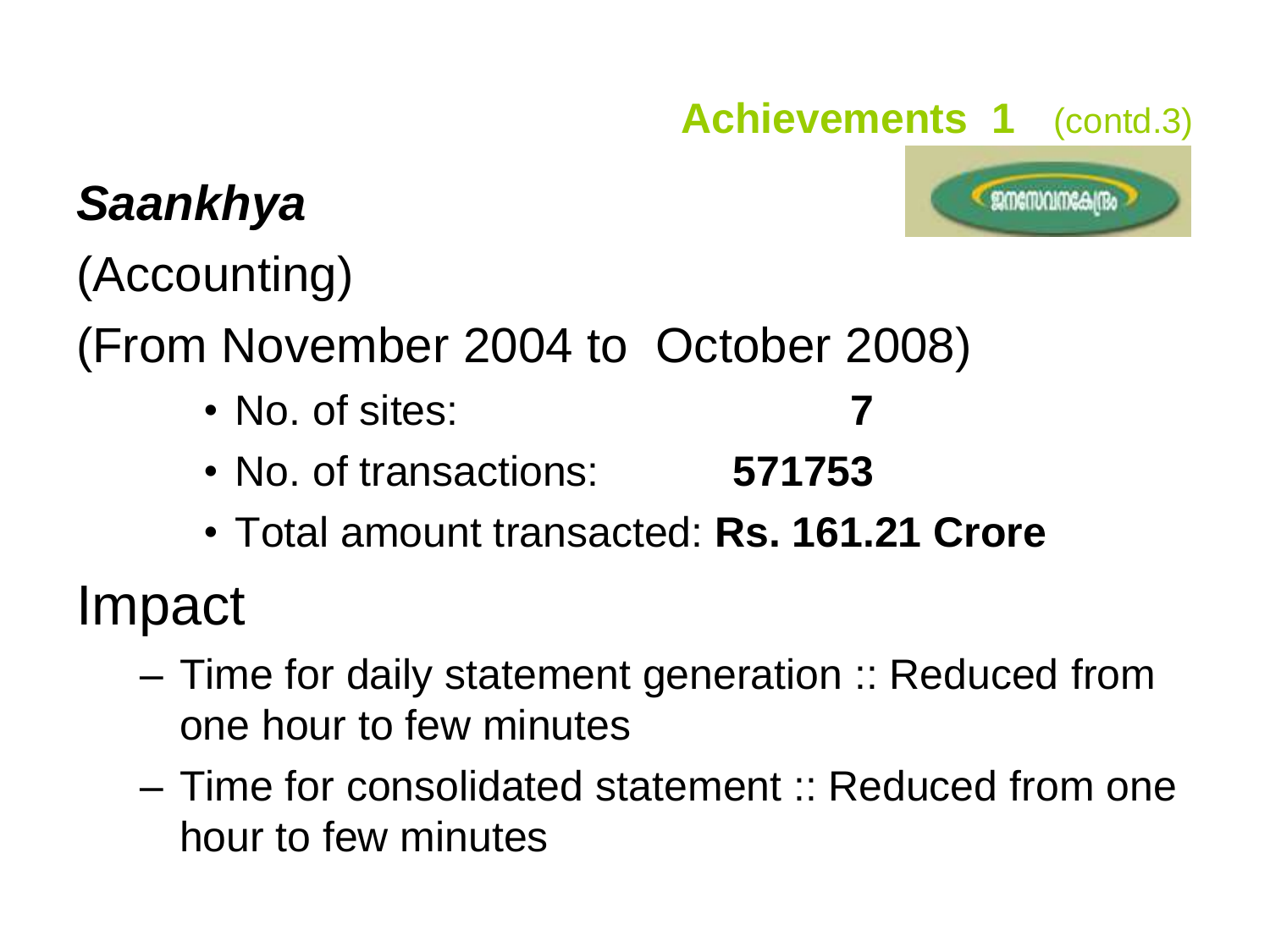#### **Upgradation of Software for Monitoring Customer Grievances**

Implementing Agency: Kerala Water Authority

|                            | <b>Objectives</b>                                                                                                            | <b>Details</b>                                                                                                                                                                                    |                                                                           | <b>Costing</b>  |              |                  |
|----------------------------|------------------------------------------------------------------------------------------------------------------------------|---------------------------------------------------------------------------------------------------------------------------------------------------------------------------------------------------|---------------------------------------------------------------------------|-----------------|--------------|------------------|
|                            | •Improve tracking of<br>complaints closure<br>•To categorize complaints<br>•To integrate complaints from<br>multiple sources | Existing software to be upgraded to<br>include relevant fields for<br>categorizing nature and status of<br>complaints<br><b>Synchronize with ABACUS</b><br>software<br><b>Time frame 8 months</b> | <b>Upgradation of</b><br>software testing<br>and training<br><b>TOTAL</b> |                 |              | 500000<br>500000 |
| <b>INDICATORS</b>          |                                                                                                                              |                                                                                                                                                                                                   | <b>CURRENT</b>                                                            | <b>PROPOSED</b> |              |                  |
| <b>Coverage of Toilets</b> |                                                                                                                              |                                                                                                                                                                                                   |                                                                           | B               | $\mathbf{A}$ |                  |
|                            | <b>Collection efficiency of waste water network</b>                                                                          |                                                                                                                                                                                                   |                                                                           | <b>NA</b>       |              |                  |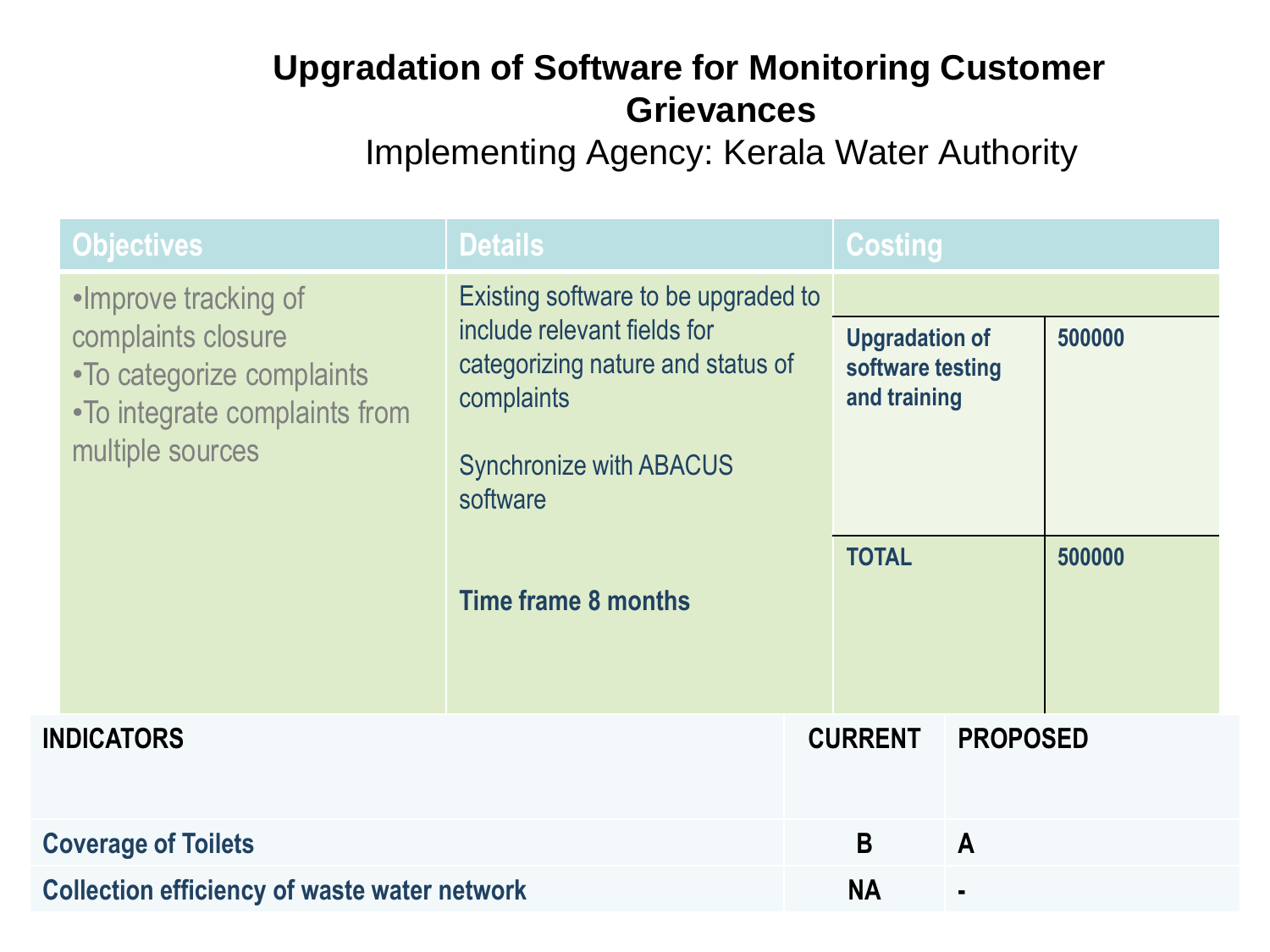#### **Installation of RFID to Monitor Coverage of SWM Collection**

Implementing Agency: Thiruvananthapuram Municipal **Corporation** 

| <b>Objectives</b>                                     | <b>Details</b>                                                                                                                                                                       | <b>Costing</b>                                                           |         |
|-------------------------------------------------------|--------------------------------------------------------------------------------------------------------------------------------------------------------------------------------------|--------------------------------------------------------------------------|---------|
| • To monitor coverage<br>•To monitor waste generation | Provide RFID tags in 200000<br>households<br>Waste collectors to log into the<br>tags to enable monitoring of<br>coverage and lead to effective<br>collection<br>Time frame 8 months | <b>RFID Tags places</b><br>in all households<br>@ Rs 10 for              | 2000000 |
|                                                       |                                                                                                                                                                                      | 200000<br>Card reader @ Rs<br>5000 for 1000 nos                          | 5000000 |
|                                                       |                                                                                                                                                                                      | <b>Procurement and</b><br><i>installation</i><br>charges and<br>campaign | 500000  |
|                                                       |                                                                                                                                                                                      | <b>TOTAL</b>                                                             | 7500000 |

| <b>INDICATORS</b>                                   |              | <b>CURRENT PROPOSED</b> |
|-----------------------------------------------------|--------------|-------------------------|
| Coverage – waste generated, transported and treated | $\mathsf{A}$ | To strengthen           |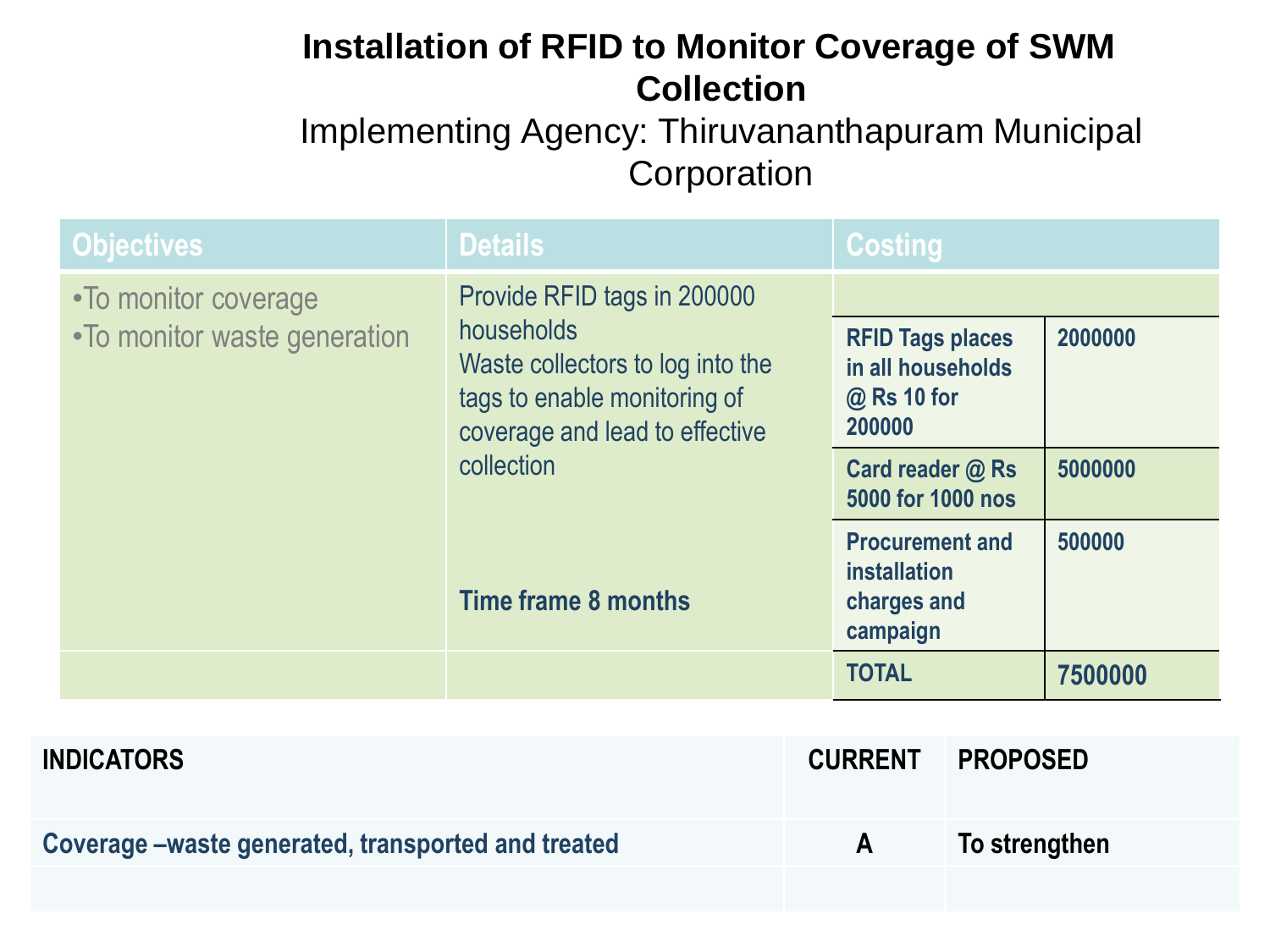#### **Comprehensive software to monitor MSWM** Implementing Agency: Thiruvananthapuram Municipal **Corporation**

|                                                | <b>Objectives</b>                                                                                                                            | <b>Details</b>                                                                                                                                                                                                                                      | <b>Costing</b>                                                  |                 |                              |  |
|------------------------------------------------|----------------------------------------------------------------------------------------------------------------------------------------------|-----------------------------------------------------------------------------------------------------------------------------------------------------------------------------------------------------------------------------------------------------|-----------------------------------------------------------------|-----------------|------------------------------|--|
|                                                | •To design, install and use a<br>comprehensive MIS and<br>software to monitor all aspects<br>of municipal solid waste<br>management services | •Development of software<br>modules-administration,<br>inventory, workers; mgt,<br>collection, transportation, asset<br>management, complaints<br>redressal<br>•Mobile phones<br>•Computer /accessories<br>•Training<br><b>Time frame: One Year</b> | <b>Seven modules</b><br>1560000<br><b>Mobiles</b><br>200000     |                 |                              |  |
|                                                |                                                                                                                                              |                                                                                                                                                                                                                                                     | <b>Training</b><br><b>Computers/Accessories</b><br><b>TOTAL</b> |                 | 100000<br>2750000<br>4610000 |  |
| <b>INDICATORS</b>                              |                                                                                                                                              |                                                                                                                                                                                                                                                     | <b>CURRENT</b>                                                  | <b>PROPOSED</b> |                              |  |
| <b>Efficiency in redressal of complaints</b>   |                                                                                                                                              |                                                                                                                                                                                                                                                     | B                                                               | $\mathsf{A}$    |                              |  |
| <b>Extent of cost recovery</b>                 |                                                                                                                                              |                                                                                                                                                                                                                                                     | <b>NA</b>                                                       | $\mathbf{A}$    |                              |  |
| <b>Efficiency in collection of SWM charges</b> |                                                                                                                                              |                                                                                                                                                                                                                                                     | <b>NA</b>                                                       | $\mathbf{A}$    |                              |  |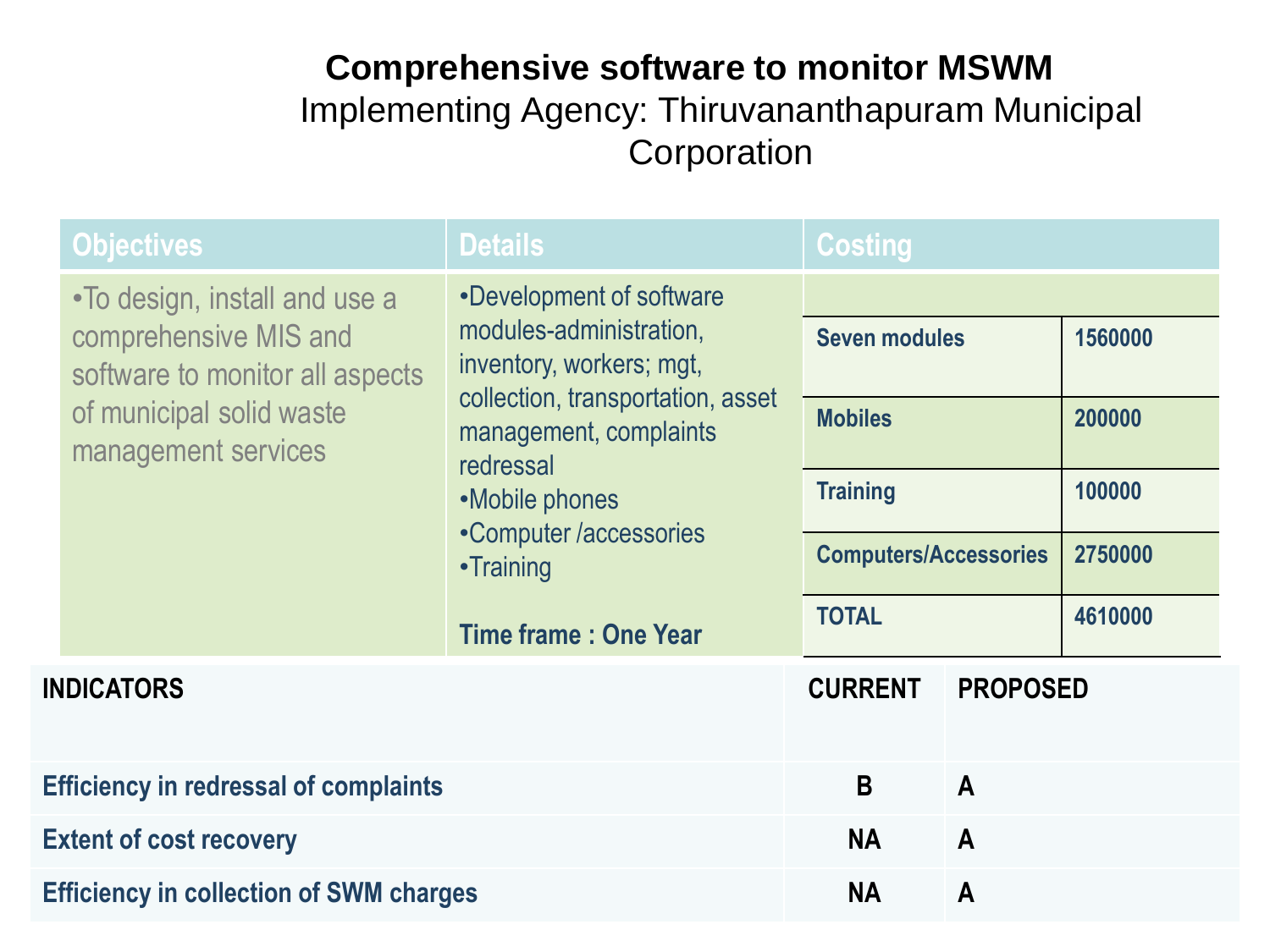# Way Forward

• Introducing DCR Software to all the ulgs

• Online Payments of Prop.Tax to all ulgs

• Data entry of Past Datas